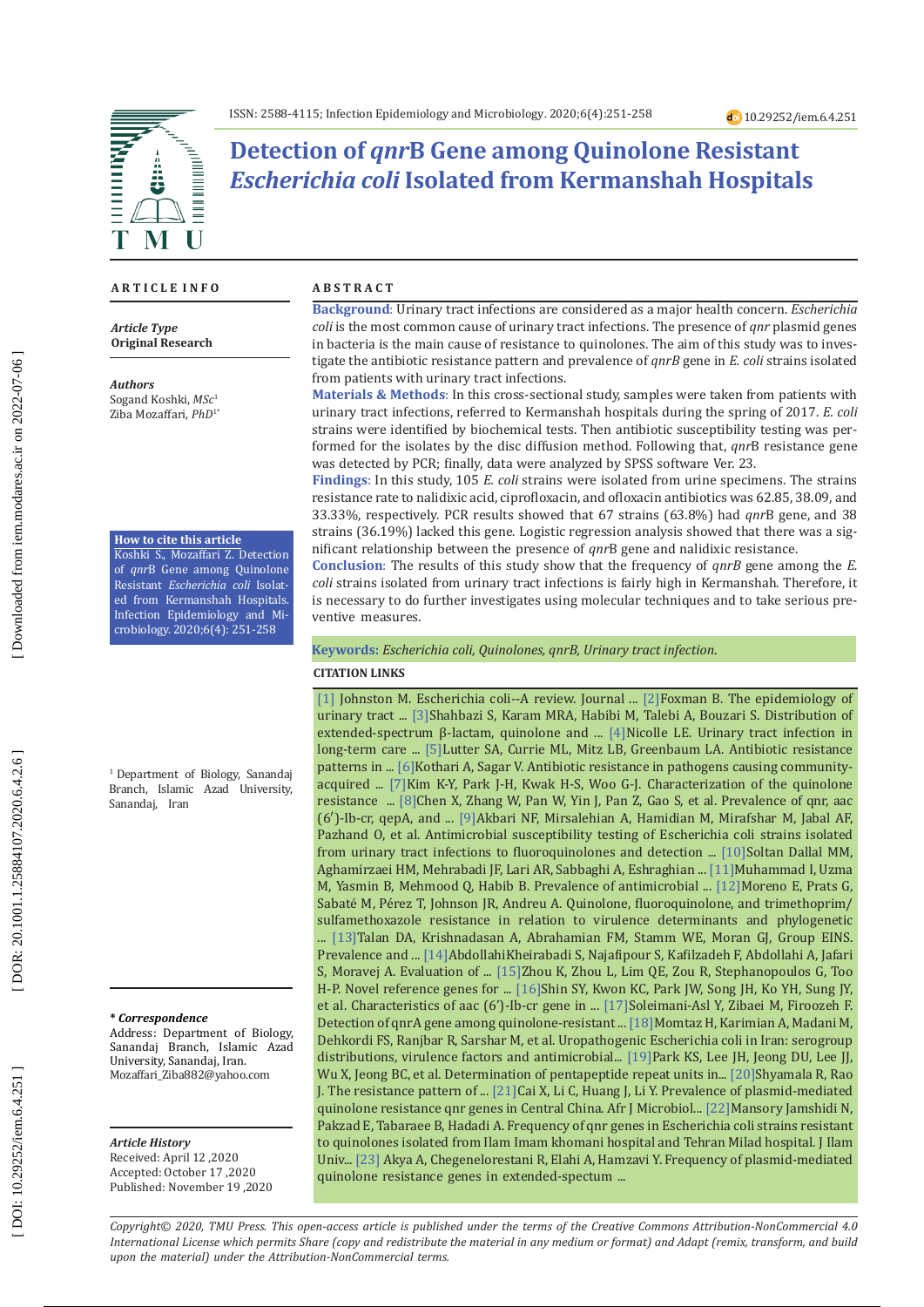# **Introduction**

*Escherichia coli* is a Gram-negative, faculta tive anaerobic, and non-spore-forming bac terium. This bacterium is transmitted from person to person through the fecal-oral route. The optimum growth of the bacteri um is at 37 ° C, but it could tolerate up to 49 ° C [1].

Urinary tract infection (UTI) is one of the most common bacterial infections and the second reason for referral to the hospital. Each year in the United States, 150 million people suffer from urinary tract infections, and the total cost of treatment is estimat ed to be \$ 6 billion. Among all bacterial pathogens causing urinary tract infection, *E. coli* is the most common organism isolat ed from 75 to 90 % of outpatients with UTI  $[2-3]$ . Thus, investigation of the antimicrobial resistance pattern of *E.coli*, as the most common cause of UTI, is crucial. This pat tern varies in different parts of geograph ical regions, which could be due to the use of different types and dosages of antibiotics [4]. Therefore, it is important to use specific classes of antibiotics in a region based on local research and studies.

The early stage of antibiotic treatment of UTI is usually done experimentally; therefore, accurate and up-to-date information about antibiotic susceptibility of local strains is necessary. Today, drug resistance has in creased globally among UTI patients. The se lection of antibiotic classes in experimental treatment is currently under discussion; up to now, between 20 to 50 % of *E. coli* strains have been resistant to first-line antibiotics, even in developed countries [5]. Determining the antibiotic susceptibility pattern and reg ular monitoring of this pattern could help prevent the overuse of broad-spectrum an tibiotics and reduce costs  $^{[6]}$ .

It could be said that the increase in multi drug resistance has become a major concern over the past decade, limiting the treatment of different types of infection. Antibiotic resistance has been shown to be often due to the overuse and misuse of antimicrobial agents [7].

**Objectives:** The aim of this study was to in vestigate the antibiotic resistance pattern and prevalence of *qnrB* gene in *E.coli* strains isolated from urine samples in Kermanshah province .

# **Materials and Methods**

**Sampling:** In this study, 120 urine culture samples were collected from patients with urinary tract infections in several hospitals in Kermanshah from April to June 2017. Informed consent form was obtained from all the participants. Urine samples of these patients were diagnosed to be infected by urinary tract infections in the relevant laboratories, and the cause of these infections was also diagnosed as *E. coli*. The diagnosis of UTI was based on clinical and laboratory criteria set by the Centers for Disease Control and Prevention (CDC), including having suprapubic and flank pains, the presence of leukocytes or blood in the urine, and finally, a positive culture with a colony count of  $10^{\circ}$  CFU/mL.

**Isolation and identification of the strains**: All the samples were cultured on EMB agar. All the colonies on EMB agar were considered as Gram-negative isolates. All the colonies apparently similar to *E. coli* isolates were confirmed by biochemical tests, including Gram staining, citrate, urease, indole, mobility, methyl red, Proskauer-Voges, and triple sugar iron agar tests.

**Bacteria preservation:** Maintenance of the strains in order to avoid any genetic mutation is important. In the current study, TSB was used to store the strains. Several pure colonies were inoculated, completely dissolved, and kept at 37° C for 24 hours. Then 200 μL of glycerol was added. These samples could be stored for at least 6 months .

DOI: 10.29252/iem.6.4.251]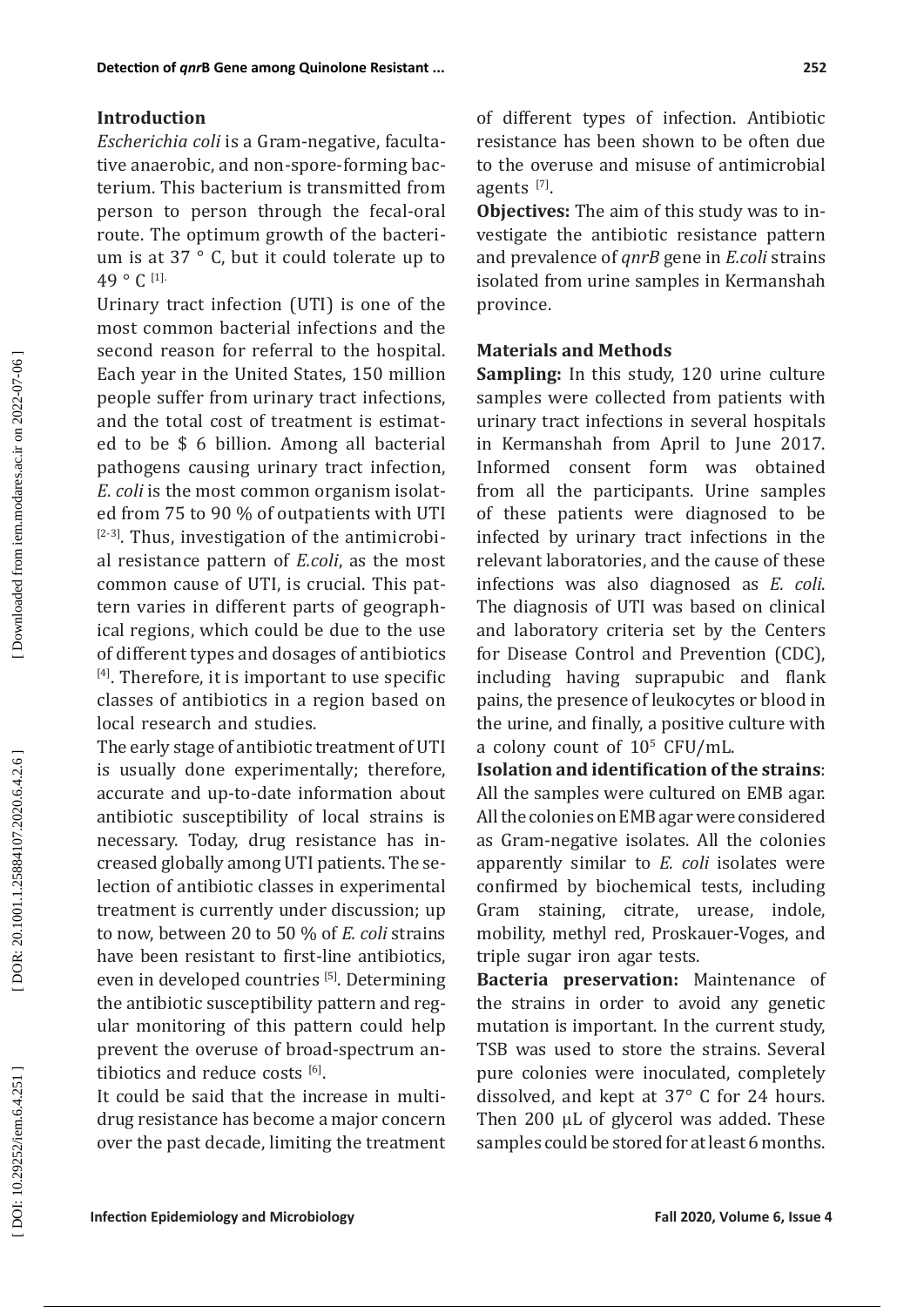**Antimicrobial susceptibility test:** The susceptibility of *E.coli* isolates against 3<br>antibiotics ciprofloxacin, nalidixic acid. ciprofloxacin, nalidixic acid, and ofloxacin was tested by agar disk diffusion method according to the Clinical and Laboratory Standards Institute (CLSI) guidelines 2019. *E. coli* ATCC25922 was used as a control for the disk diffusion method. **DNA extraction by boiling method:** Two colonies of overnight grown bacteria were used. The colonies were put in a test tube containing one mL of distilled water, boiled for 10 minutes in a water bath, and centrifuged for 5 minutes at 10000 rpm. Then 5 μL of supernatant was used for PCR. Agarose gel electrophoresis was used to check DNA samples.

**The proliferation of** *qnrB* **gene by polymerase chain reaction:** The primers used to amplify *qnrB* gene were described previously [8]. PCR was performed in a total volume of 25 µL reaction mixture containing 12.5 µL of Taq Green PCR master mixture (2X) (Ampliqon, Denmark), 7.5 µL of double-distilled water, 1 µL of each primer (10pmol/ul), and 3 µL of DNA template. PCR conditions consisted of an initial denaturation step at 93°C for 5 min; followed by 30 cycles of denaturation at 93°C for 60 sec, 57.4°C for 45 sec, and 72°C for 45 sec; and a final extension step at 72°C for 10 min. To prepare a 3% agarose gel, 9 g of agarose powder was added into 30 mL of TBE 1X buffer and heated for 30 seconds. About 6 μL of PCR product was used for electrophoresis.

### **Findings**

**Sampling, isolation, and identification of strains:** In this study, 105 *E. coli* strains were isolated from urine specimens in Kermanshah hospitals from April to June 2017. Information about patients was collected from their hospital records, including gender, age, previous history of UTI, symptoms of lower or upper urinary

tract infection, and history of hospitalization in the past month (possibility of nosocomial infection). Out of 105 patients, 26.3% were outpatients, and 73.7% were inpatients. All *E. coli* strains were isolated from adult women in the age range of 19 to 65 years. Out of 105 samples, 73.5% of the samples were collected from patients with cystitis, and 26.5% were collected from patients with pyelonephritis. The biochemical results are shown in Figure 1.

*Koshki S. & Mozaffari Z.*



**Figure 1)** Differential biochemical tests

**Antibiogram Results:** In order to determine the resistance profile of 105 *E.coli* isolates against ciprofloxacin, nalidixic acid, and ofloxacin antibiotics, the disk diffusion method was performed. The results indicated that 66 (62.85%), 36 (34.28%), and 3 (2.58%) strains were resistant, intermediate, and susceptible to nalidixic acid, respectively. Also, 40 (38.09%), 59 (56.19%), and 6 (5.71%) strains were resistant, intermediate, and susceptible to ciprofloxacin, respectively. Lastly, 35 (33.33%), 64 (61.9%), and 6 (4.78%) strains were resistant, intermediate, and susceptible to ofloxacin. The highest overall resistance was observed to nalidixic acid (62.85%), while the highest susceptibility was observed to ofloxacin (61.9%).

**The results of the identification of** *qnrB*  **gene:** In this study, *qnrB* gene sequences were amplified by PCR method using specific primers. Of the 105 strains examined, 67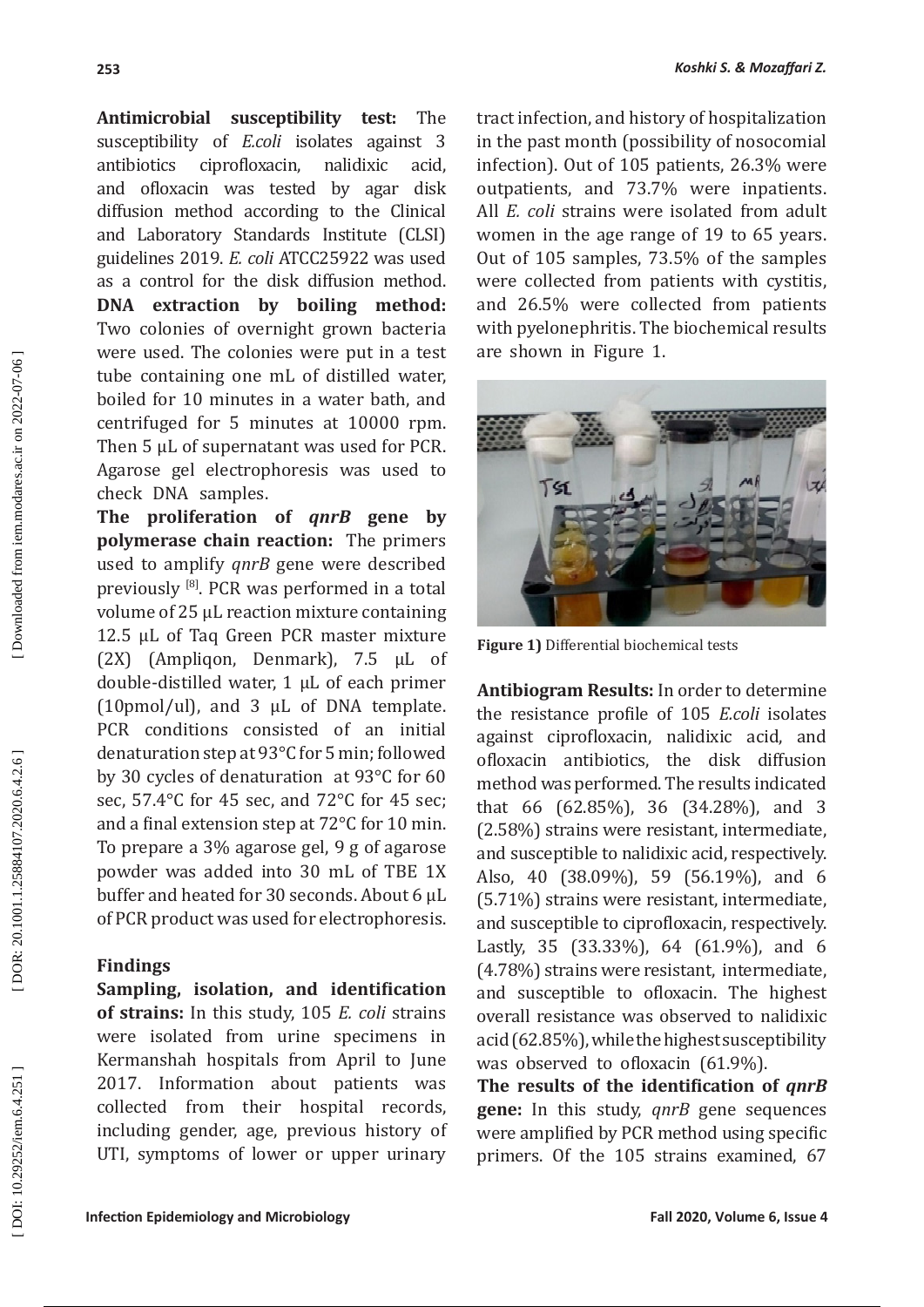strains (63.8 %) had *qnrB* gene, and 38 strains (36.19 %) were negative for the presence of *qnrB* gene (Figure 2).



**Figure 2)** The PCR results for *qnr*B gene. Marker 100 bp, 1: positive control, 2, 3, 4, and 8: positive samples, 5, 6, and 7: negative samples, Column 9: negative control

**Statistical analysis**: Statistical analysis was performed by SPSS software Version  $\ldots$  using chi-square  $(X^2)$  test showing that there was a significant relationship between the presence of *qnr*B gene and resistance to nalidixic acid, ciprofloxacin, and ofloxacin (*p*-value <.001).

# **Discussion**

In this study, 105 *E. coli* strains were isolat ed from urine specimens during 2017. The highest overall resistance was observed to nalidixic acid (62.85%), while the lowest re<del>)</del> sistance was observed to ofloxacin (33.33 %). Of the 105 strains, 67 strains (63.8 %) had *qnrB* gene, and 38 strains (36.19 %) were *qnrB* negative.

Based on the statistical results, the relation ship between the presence of *qnrB* gene and resistance to both nalidixic acid and ci profloxacin was significant ( *p*-value <.001). Here, OR (as xp (B)) was 24.167. This means that the strains containing *qnrB* gene were 24.167 times more likely to be resistant to nalidixic acid. But the relationship between

the presence of *qnrB* gene and ofloxacin re sistance was not significant ( *p*-value >.05). In the present study, the resistance rate to na lidixic acid, ciprofloxacin, and ofloxacin was 62.85, 38.09, and 33.33%, respectively. Since nalidixic acid was produced in 1962 and has been used for more than seven decades to treat urinary tract infections, bacterial resis tance to this antibiotic is expected to be high er than other quinolone antibiotics .

In a study conducted by Nakhchivani et al. (2007) on *E.coli* strains isolated from patients with urinary tract infections in Teh ran, the resistance rate to nalidixic acid and ciprofloxacin was reported to be 49.3 and 40.2  $\%$ , respectively  $\left[ \begin{array}{cc} |9|. \end{array} \right]$  Comparing the results, it was found that nalidixic acid resis tance in the present study was much higher, which could be due to the increasing trend of drug resistance over a period of 11 years. However, in both studies, the level of resis tance to nalidixic acid was high.

In another study conducted on *E. coli* strains isolated from urine specimens in Tehran in 2010. the resistance rate to nalidixic acid and ciprofloxacin was reported as 74 and  $54.5\%$ , respectively  $1^{10}$ .

In a study conducted in Pakistan in 2011, the resistance rate of *E. coli* isolates to cip rofloxacin and nalidixic acid was 36.45 and 84.16 %, respectively, indicating a relatively high resistance  $[11]$ . This could be due to the overuse without precise monitoring of drugs in developing countries.

In a study conducted in the United States in 2006, quinolones and fluoroquinolones re sistance of uropathogenic *E. coli* isolates was 21 and  $12\%$  , respectively  $^{12}$ . The difference in drug resistance rate between these two regions (United States and Between the two groups of antibiotics) could be due to the im plementation of more accurate surveillance programs in the United States.

In another study by Talan et al. (2008) in USA, *E.coli* strains causing urinary tract infections

DOI: 10.29252/iem.6.4.251]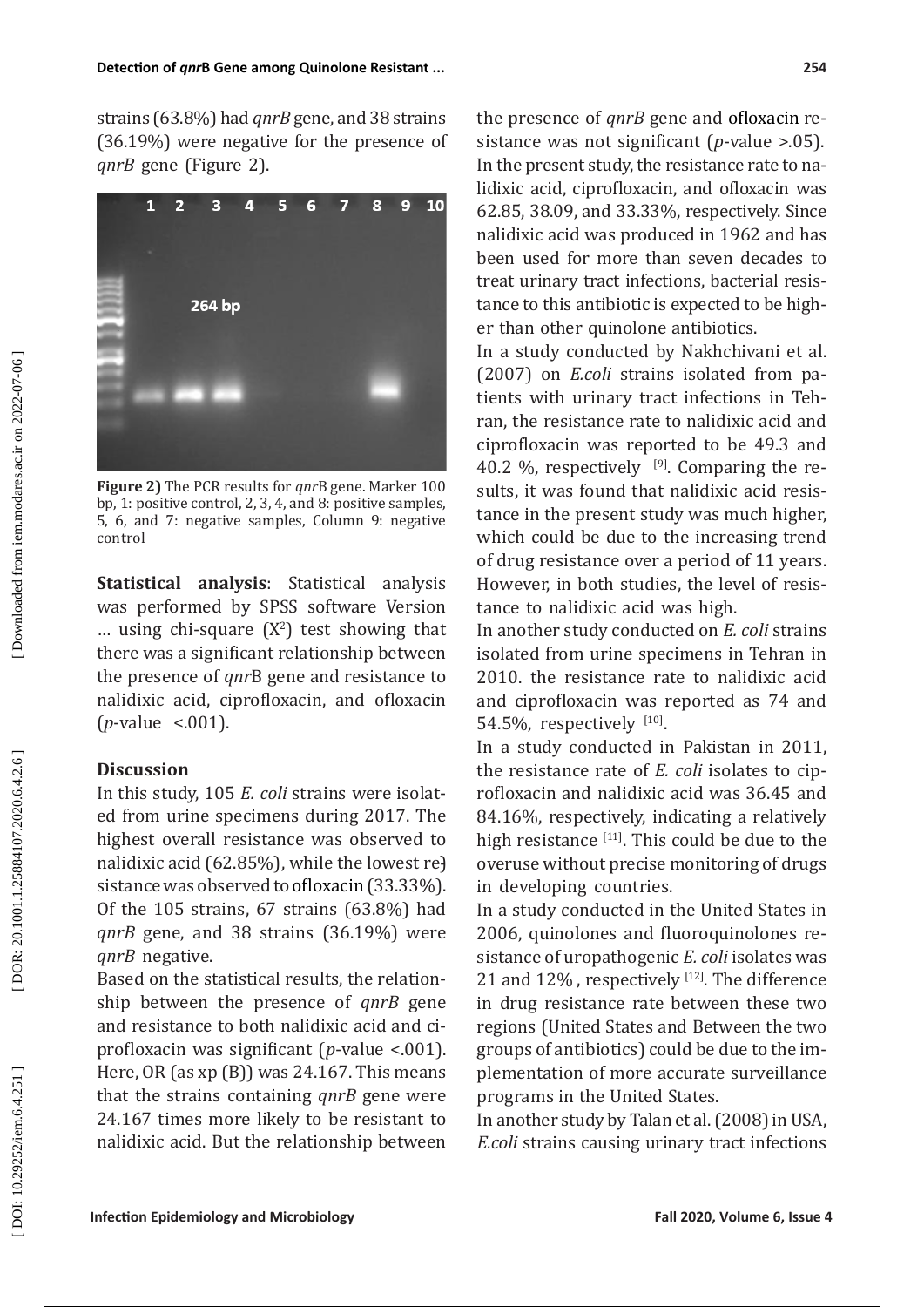showed the highest rate of resistance to flu oroquinolones. Among the 403 patients with uncomplicated pulmonary disease, the mean prevalence of *E. coli* strains resistant to TMP-SMX was 24 % (range: 13- 45%). The mean resistance to ciprofloxacin and levofloxacin was  $1$  and  $3\%$ , respectively  $\frac{1}{3}$ . The difference in drug resistance rates between the present and Talan studies could be related to the difference in geographical areas.

Resistance to ciprofloxacin and imipenem in Fasa was determined as 22.62 and 11.11% using the disk diffusion method, respective ly  $114$ . The difference in resistance rates between the present and Fasa studies could be related to the time difference between the two studies.

In a study by Zhou et al.  $(2002$ - $2005)$  in China, the frequency of *qnrS*, *qnrB,* and *qnrA* genes in 514 *E. coli* isolates was determined as  $0.4$ ,  $1.2$ , and  $2.7\%$ , respectively  $\left| \cdot \right|$ . According to the results, the prevalence of *qnrB* gene was much less than that obtained in the current study. This difference could be due to the existence of precise monitoring pro grams in China and time difference between the two studies .

In 2009, Shane et al. examined the frequency of aac (6) -lb-c gene in ESBL-producing clin ical isolates of *E*. *coli* and *Klebsiella*. Their findings showed that 61.1% of the isolates carried this gene, and the frequency of aac (6) -lb-c gene in the isolates carrying *qnr* genes (67.4 %) was higher than in those which were  $qnr$  negative  $(51.7%)$  <sup>[16]</sup>. The results of the current study also indicated that the presence of *qnr* genes had a sig nificant relationship with the resistance to nalidixic acid. Therefore, proper treatment of patients with *qnr*-positive bacterial infec tion is crucial.

In a study conducted by Soleimani and col leagues (2012) in Khorramabad on 140 iso lates of *E. coli* to investigate the prevalence of *qnrA* gene by PCR method, it was deter - mined that from a total of 140 isolates,

116 (82.8%) and 63 (43%) isolates were resistant to nalidixic acid and ciprofloxacin, respectively. Of which 14 (12.1%) nalidixic acid-resistant isolates and 9 (14.3%) cipro floxacin-resistant isolates contained *qnrA* gene  $[17]$ . This comparison shows that resistance to nalidixic acid and ciprofloxacin in Khoramabad is more than in Kermanshah, which may be due to the appropriate mon itoring of standards in Kermanshah, espe cially in Kermanshah hospitals .

In a study carried out by Naderi Nasab (2011) in Imam Reza hospital in Mashhad on 200 clinical isolates of *E. coli* to investigate the prevalence of *qnr* and ESBL genes, it was found that out of  $200$  isolates,  $6331\%$ )  $\,$  isolates contained *qnrA* gene, 34 (17%) isolates contained *qnrB* gene, 14 (7%) isolates con tained *qnrS* gene, and 85 (42.5%) isolates were ESBLs producer [18]. The comparison of these studies results suggests the difference in the prevalence of *qnrB* gene between the provinces of Iran. It could be concluded that the prevalence of resistance genes varies in the provinces of a country. The difference in the prevalence rates of resistant genes between the present and Naderi's studies could be due to the differences in demo graphic features, type of samples, antibiotics used, geographical conditions, and the prev alence of *E. coli* infections .

 In the present study, the prevalence of *qnrB* gene was 63.8 %, while in another study by Park et al. (2011), it was reported to be 11.52 <sup>19]0</sup>%<sup>[2]</sup>. Preventing uncontrolled use of antibiotics by individuals, observing personal and public health, controlling health standards in hospitals and health centers, and observ ing the standards of infectious waste dispos al in health centers may be the reasons for the lower prevalence of this gene in Korea than in Kermanshah-Iran .

In a study conducted by Shyamala (2011- 2012) in India on a total of 464 intensive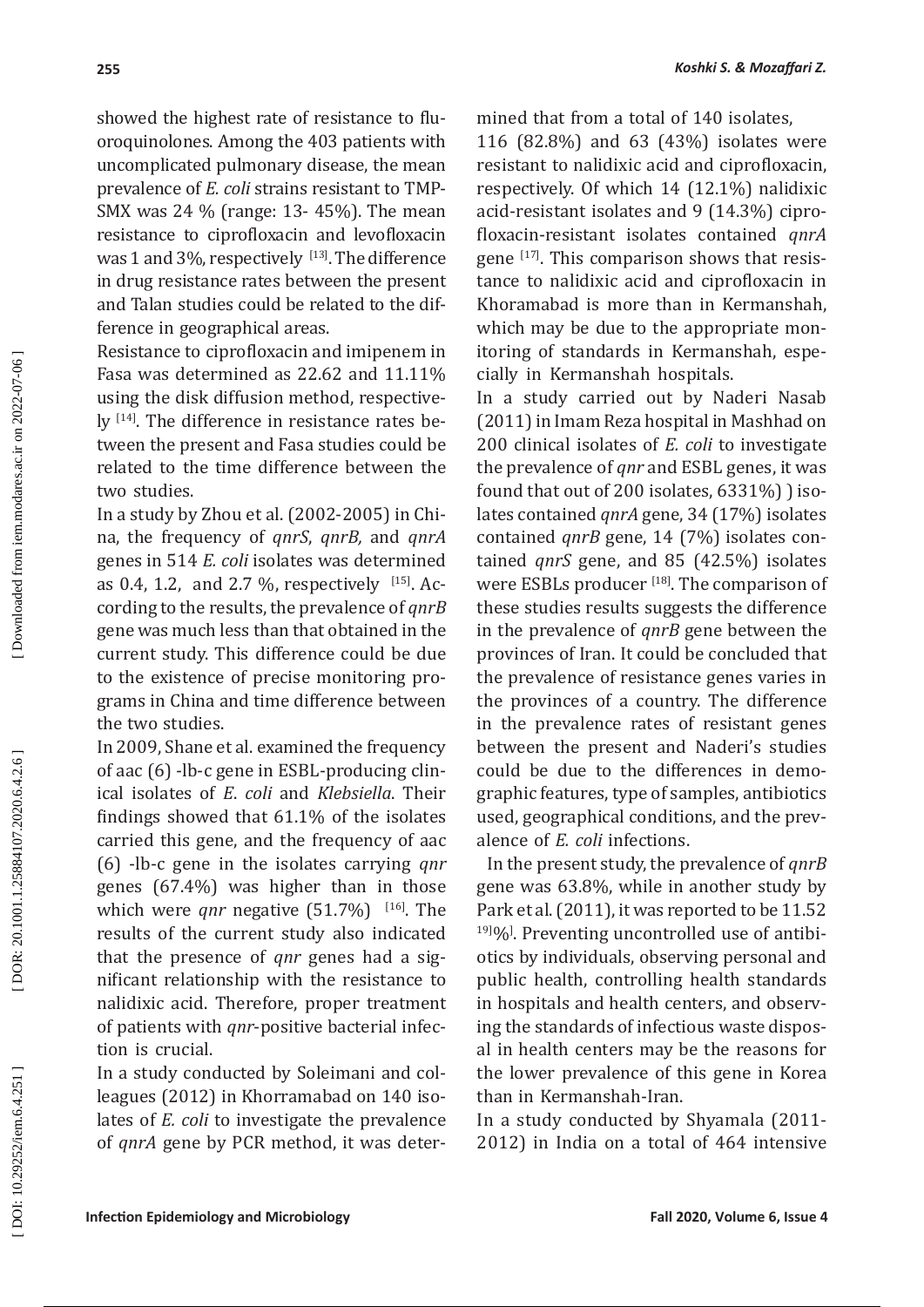care unit patients, it was found that 44 cases were positive for *E. coli*, of which 31 (70.45%)isolates were resistant to cipro floxacin [20]. Resistance to ciprofloxacin in the present study was 38.09 %, which is much lower than that reported by Shyama la in India. This comparison shows that In dia has not done well in terms of observing health standards and monitoring antimi crobial resistance pattern.

Cai and his colleagues (2011) in China exam ined a total of 179 Gram-negative bacteria and investigated the prevalence of *qnrA*, *qnrB*, and *qnrS* genes. They reported that *qnrB* gene was present in 6.2 and 7.6 % of *E. coli* and *E. cloacae* isolates, respectively [21]. Comparing the present and their studies results indicates a very high prevalence of *qnrB* resistance gene in Iran (Kermanshah) in comparison to the developed country of China.

In a study conducted by Mansori et al. (2011) in Milad hospital in Tehran on 150 *E coli* iso lates to investigate resistance to quinolones and frequency of ESBLs, it was found that 69 samples (46 %) were ciprofloxacin resistant, and 106 samples (70.6 %) were resistant to at least one quinolone. The frequency of *qnrA*, *qnrB,* and *qnrS* genes was 22 (56.5%), 39 (31.8%), and 20 (28.9%), respectively. The highest frequency was related to *qnrB* 39 (56.5%)<sup>[22]</sup>. In both studies conducted in Tehran and Kermanshah, the prevalence of *qnrB* gene was high, but it was slightly high er in Kermanshah (63.8 %), although this dif-. ference was not significant .

In the present study, there was a significant correlation between the presence of *qnrB* gene and the rate of nalidixic acid resistance. Akya et al. (2017) also found that there was a significant correlation between the pres ence of *qnrB* gene and resistance to cipro floxacin, levofloxacin, and nalidixic acid in *E. coli* isolates [23] .

The association between the presence of *qnrB* gene and nalidixic acid resistance is

more important than before, which should be considered as an important reason to prevent further spread of *E. coli* strains con taining *qnrB* gene .

# **Conclusion**

In the present study, the resistance rate to quinolones was high among *E.coli* strains isolated from urine specimens in Kermanshah. *qnrB* gene was also highly prevalent in these strains, which could be due to the overuse of antibiotics without prescribing.

Finally, the relationship between the presence of *qnrB* gene and nalidixic acid resistance is important in terms of controlling and adhering to personal, public, and hospital healthpromotion standards related to antibiotics use. Therefore, the results of this study could be used by physicians to prescribe appropriate antibiotics and prevent the wild spread of resistant isolates in the healthcare system.

**Acknowledgement**: The authors are thankful to the director and staff of Parsian Kermanshah laboratory and research laboratory of Islamic Azad University, Sanandaj, Iran for their professional collaboration.

**Ethical Permission:** All ethical principles to protect participants' dignity, rights, safety, and well-being were the primary considerations of this research project. **Conflict of interest**: None.

**Authors' Contributions :** Conceptualization: ZM, SK; Data curation and formal analysis: SK; Investigation: SK; Methodology and project administration: SK, ZM; Supervision: ZM; Validation: SK, ZM; Writing of original draft: SK, ZM; Writing, reviewing, and editing: ZM.

**Fundings:** No fund.

**Consent to participate**: Consent form was obtained from all patients.

# **References**

1. Johnston M. Escherichia coli--A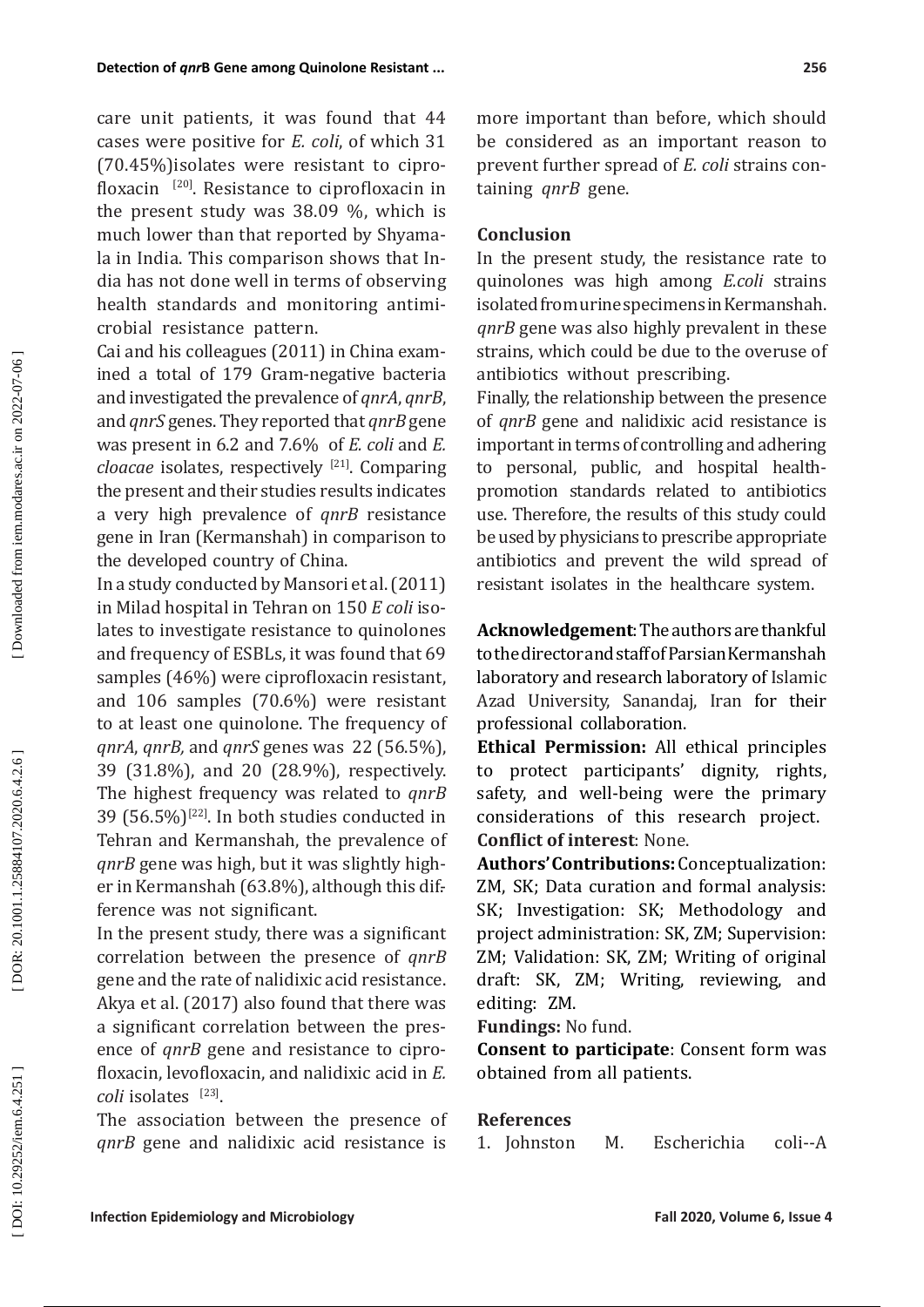review. Journal R Soc Promot Health.

- 2000;120(2):81.<br>Foxman B. The 2. Foxman B. The epidemiology of urinary tract infection. Nat Rev Urol. 2010;7(12):653-60.
- 3. Shahbazi S, Karam MRA, Habibi M, Talebi A, Bouzari S. Distribution of extended-spectrum β-lactam, quinolone and carbapenem resistance genes, and genetic diversity among uropathogenic Escherichia coli isolates in Tehran, Iran. J Glob Antimicrob Resist. 2018;14:118-25.
- 4. Nicolle LE. Urinary tract infection in long-term care facilities. Healthc Infect. 2014;19(1):4-12.
- 5. Lutter SA, Currie ML, Mitz LB, Greenbaum LA. Antibiotic resistance patterns in children hospitalized for urinary tract infections. Arch Pediatr Adolesc Med. 2005;159(10):924-8.
- 6. Kothari A, Sagar V. Antibiotic resistance in pathogens causing communityacquired urinary tract infections in India: a multicenter study. J Infect Dev Ctries. 2008;2(05):354-8.
- 7. Kim K-Y, Park J-H, Kwak H-S, Woo G-J. Characterization of resistance mechanism in foodborne Salmonella isolates with high nalidixic acid resistance. Int J Food Microbiol. 2011;146(1):52-6.
- 8. Chen X, Zhang W, Pan W, Yin J, Pan Z, Gao S, et al. Prevalence of qnr, aac (6′)-Ibcr, qepA, and oqxAB in Escherichia coli isolates from humans, animals, and the environment. Antimicrob Agents Chemother. 2012;56(6):3423-7.
- 9. Akbari NF, Mirsalehian A, Hamidian M, Mirafshar M, Jabal AF, Pazhand O, et al. Antimicrobial susceptibility testing of Escherichia coli strains isolated from urinary tract infections to fluoroquinolones and detection of gyrA mutations in resistant strains. DARU J Pharm Sci. 2007;15(2):94-9.
- 10. Soltan Dallal MM, Aghamirzaei HM, Mehrabadi JF, Lari AR, Sabbaghi A, Eshraghian MR, et al. Molecular detection of TEM and AmpC (Dha, mox) broad spectrum β-lactamase in clinical isolates of Escherichia coli. Tehran Univ Med J. 2010;68(6):315-20.
- 11. Muhammad I, Uzma M, Yasmin B, Mehmood Q, Habib B. Prevalence of antimicrobial resistance and integrons in Escherichia coli from Punjab, Pakistan. Braz J Microbiol. 2011;42(2):462-6.
- 12. Moreno E, Prats G, Sabaté M, Pérez T, Johnson JR, Andreu A. Quinolone, fluoroquinolone, and trimethoprim/ sulfamethoxazole resistance in relation to virulence determinants and phylogenetic background among uropathogenic Escherichia coli. J Antimicrob Chemother. 2006;57(2):204-11.
- 13. Talan DA, Krishnadasan A, Abrahamian FM, Stamm WE, Moran GJ, Group EINS. Prevalence and risk factor analysis of trimethoprim-sulfamethoxazole—and fluoroquinolone-resistant Escherichia coli infection among emergency department patients with pyelonephritis. Clin Infect Dis. 2008;47(9):1150-8.
- 14. AbdollahiKheirabadi S, Najafipour S, Kafilzadeh F, Abdollahi A, Jafari S, Moravej A. Evaluation of drug resistance pattern of Escherichia coli strains isolated from Fasa Vali-e-Asr Hospital Patients. J Fasa Univ Med Sci. 2013;2(4):273-8.
- 15. Zhou K, Zhou L, Lim QE, Zou R, Stephanopoulos G,<br>reference genes reference genes for quantifying transcriptional responses of Escherichia coli to protein overexpression by<br>quantitative PCR. BMC Mol Biol. quantitative PCR. BMC Mol Biol. 2011;12(1):1-9.
- 16. Shin SY, Kwon KC, Park JW, Song JH, Ko YH, Sung JY, et al. Characteristics of aac (6')-Ib-cr gene in extended-spectrum β-lactamase-producing Escherichia coli